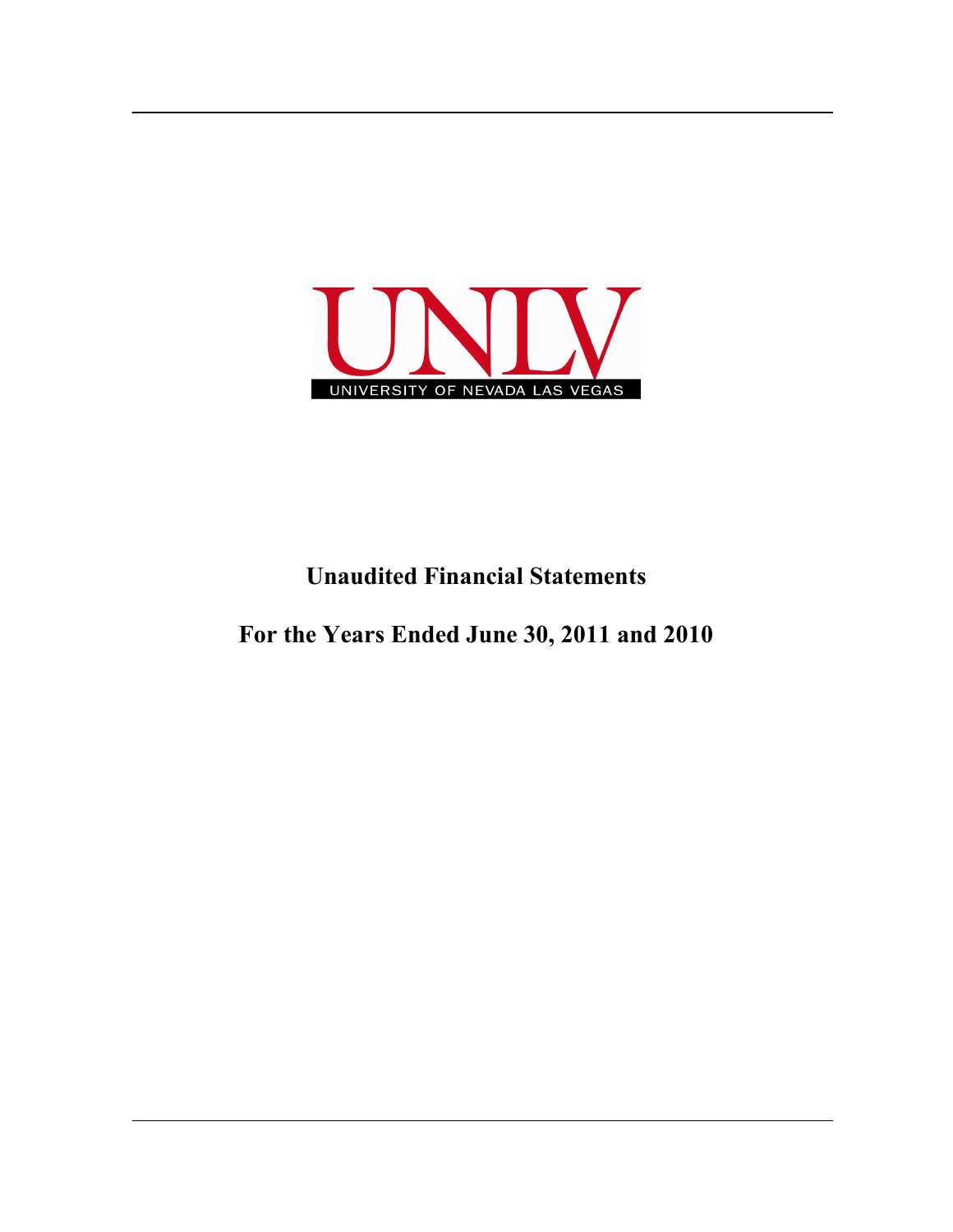## **UNIVERSITY OF NEVADA, LAS VEGAS STATEMENTS OF NET ASSETS AS OF JUNE 30, 2011 AND 2010 UNAUDITED**

|                                                                         |                         |                              | <b>University Related</b>   |                             |  |  |  |
|-------------------------------------------------------------------------|-------------------------|------------------------------|-----------------------------|-----------------------------|--|--|--|
|                                                                         | 2011                    | University<br>2010           | 2011                        | Organization<br>2010        |  |  |  |
| <b>Assets</b>                                                           |                         |                              |                             |                             |  |  |  |
| <b>Current Assets:</b>                                                  |                         |                              |                             |                             |  |  |  |
| Cash and cash equivalents                                               | \$<br>68,265,000        | 62,832,000                   | \$<br>19,192,000            | \$<br>9,012,000             |  |  |  |
| Short-term investments                                                  | 194,537,000             | 158,836,000                  | 26,478,000                  | 18,019,000                  |  |  |  |
| Accounts receivable, net                                                | 3,230,000               | 2,862,000                    |                             |                             |  |  |  |
| Receivable from U.S. Government                                         | 10,121,000              | 15,887,000                   |                             |                             |  |  |  |
| Receivable from State of Nevada                                         | 638,000                 | 664,000                      |                             |                             |  |  |  |
| Current portion of pledges receivable, net                              |                         |                              | 4,344,000                   | 2,540,000                   |  |  |  |
| Accrued interest receivable<br>Current portion of loans receivable, net | 698,000                 | 288,000                      | 1,358,000<br>$\blacksquare$ | 1,619,000                   |  |  |  |
| Inventories                                                             | 1,973,000               | 1,960,000                    |                             |                             |  |  |  |
| Current portion of deferred expenditures and deposits                   | 7,615,000               | 5,659,000                    | 1,164,000                   | 542,000                     |  |  |  |
| <b>Total Current Assets</b>                                             | 287,077,000             | 248,988,000                  | 52,536,000                  | 31,732,000                  |  |  |  |
| Noncurrent Assets:                                                      |                         |                              |                             |                             |  |  |  |
| Cash held by State Treasurer                                            | 5,880,000               | 7,720,000                    |                             |                             |  |  |  |
| Restricted cash and cash equivalents                                    | 5,043,000               | 6,842,000                    |                             |                             |  |  |  |
| Pledges receivable, net                                                 |                         |                              | 20,398,000                  | 19,787,000                  |  |  |  |
| Receivable from State of Nevada                                         | 2,511,000               | 3,149,000                    |                             |                             |  |  |  |
| Other restricted investments                                            |                         |                              | 27,486,000                  | 30,888,000                  |  |  |  |
| <b>Endowment</b> investments                                            | 49,809,000              | 43,730,000                   | 102,434,000                 | 84,142,000                  |  |  |  |
| Investments                                                             |                         |                              |                             |                             |  |  |  |
| Loans receivable, net                                                   | 3,133,000               | 3,061,000                    |                             |                             |  |  |  |
| Long-term deferred expenditures and deposits                            | 1,806,000               | 1,939,000                    |                             |                             |  |  |  |
| Assets held in charitable remainder trusts                              |                         |                              | 14,467,000                  | 13,579,000                  |  |  |  |
| Capital assets, net                                                     | 797,061,000             | 819,366,000                  | 212,000                     | 215,000                     |  |  |  |
| Other assets                                                            |                         |                              | 3,756,000                   | 3,763,000                   |  |  |  |
| <b>Total Noncurrent Assets</b>                                          | 865,243,000             | 885,807,000                  | 168,753,000                 | 152,374,000                 |  |  |  |
| <b>Total Assets</b>                                                     | 1,152,320,000           | 1,134,795,000                | 221,289,000                 | 184,106,000                 |  |  |  |
| <b>Liabilities</b>                                                      |                         |                              |                             |                             |  |  |  |
| Current Liabilities:                                                    |                         |                              |                             |                             |  |  |  |
| Accounts payable                                                        | 11,523,000              | 9,154,000                    | 2,076,000                   | 139,000                     |  |  |  |
| Accrued payroll and related liabilities                                 | 14,548,000              | 14,246,000                   |                             |                             |  |  |  |
| Unemployment insurance and worker's compensation liability              | 1,710,000               | 1,973,000                    |                             |                             |  |  |  |
| Current portion of compensated absences                                 | 9,608,000               | 9,584,000                    |                             |                             |  |  |  |
| Current portion of long term debt                                       | 10,813,000              | 11,911,000                   |                             |                             |  |  |  |
| Current portion of obligations under capital leases                     | 238,000                 | 978,000                      |                             |                             |  |  |  |
| Accrued interest payable                                                | 4,601,000               | 4,844,000                    |                             |                             |  |  |  |
| Deferred revenue                                                        | 14,372,000              | 13,117,000                   |                             |                             |  |  |  |
| Funds held in trust for others                                          | 5,207,000               | 4,249,000                    |                             |                             |  |  |  |
| <b>Total Current Liabilities</b>                                        | 72,620,000              | 70,056,000                   | 2,076,000                   | 139.000                     |  |  |  |
| Noncurrent Liabilities:                                                 |                         |                              |                             |                             |  |  |  |
| Deferred revenue                                                        |                         |                              |                             |                             |  |  |  |
| Refundable advances under federal loan program                          | 2,784,000               | 2,118,000                    |                             |                             |  |  |  |
| Compensated absences                                                    | 4,875,000               | 4,196,000                    |                             |                             |  |  |  |
| Long term debt                                                          | 218,814,000             | 229,628,000                  |                             |                             |  |  |  |
| Obligations under capital leases                                        | 805,000                 | 1,043,000                    |                             |                             |  |  |  |
| Liability under charitable remainder trusts                             |                         |                              | 3,613,000                   | 3,640,000                   |  |  |  |
| Other liabilities<br><b>Total Noncurrent Liabilities</b>                | 227,278,000             | 236,985,000                  | 664,000<br>4,277,000        | 440,000<br>4,080,000        |  |  |  |
|                                                                         |                         |                              |                             |                             |  |  |  |
| <b>Total Liabilities</b>                                                | 299,898,000             | 307,041,000                  | 6,353,000                   | 4,219,000                   |  |  |  |
| <b>Total Net Assets</b>                                                 | 852,422,000             | <sup>\$</sup><br>827,754,000 | 214,936,000<br>\$           | $\mathbb{S}$<br>179,887,000 |  |  |  |
| <b>Net Assets consist of:</b>                                           |                         |                              |                             |                             |  |  |  |
| Invested in capital assets, net of related debt                         | 568,197,000             | 578,200,000                  | 59,000                      | 61,000                      |  |  |  |
| Restricted for:                                                         |                         |                              |                             |                             |  |  |  |
| Nonexpendable                                                           | 11,960,000              | 11,880,000                   | 112,322,000                 | 89,838,000                  |  |  |  |
| Expendable                                                              |                         |                              |                             |                             |  |  |  |
| Scholarships, research and instruction                                  | 40,649,000              | 34,532,000                   | 78,072,000                  | 67,457,000                  |  |  |  |
| Loans                                                                   | 966,000                 | 1,033,000                    |                             |                             |  |  |  |
| Capital projects<br>Debt service                                        | 13,249,000<br>7,001,000 | 17,345,000<br>7,837,000      |                             |                             |  |  |  |
| Unrestricted                                                            | 210,400,000             | 176,927,000                  | 24,483,000                  | 22,531,000                  |  |  |  |
| <b>Total Net Assets</b>                                                 | 852,422,000<br>S        | <sup>\$</sup><br>827,754,000 | 214,936,000<br>\$           | S<br>179,887,000            |  |  |  |

The accompanying notes are an integral part of these financial statements.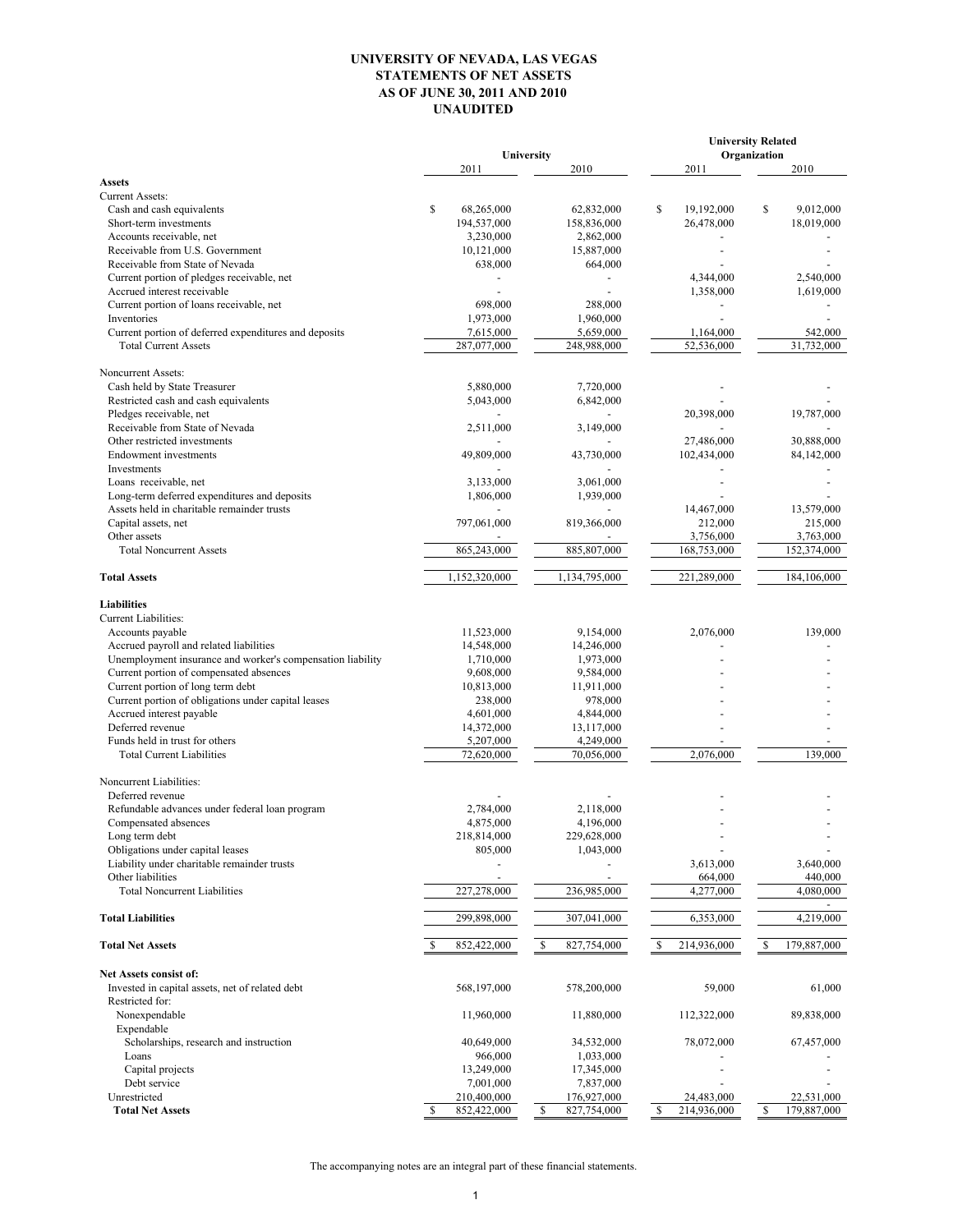## **UNIVERSITY OF NEVADA, LAS VEGAS STATEMENTS OF REVENUES, EXPENSES, AND CHANGES IN NET ASSETS FOR THE YEARS ENDED JUNE 30, 2011 AND 2010 UNAUDITED**

|                                                                          |            |                 |    | <b>University Related</b> |    |              |    |                |
|--------------------------------------------------------------------------|------------|-----------------|----|---------------------------|----|--------------|----|----------------|
|                                                                          | University |                 |    | Organization              |    |              |    |                |
|                                                                          |            | 2011            |    | 2010                      |    | 2011         |    | 2010           |
| <b>Revenues</b>                                                          |            |                 |    |                           |    |              |    |                |
| <b>Operating Revenues</b>                                                |            |                 |    |                           |    |              |    |                |
| Student tuition and fees (net of scholarship allowances                  |            |                 |    |                           |    |              |    |                |
| of 42284000 and 35562000                                                 | \$         | 154,525,000     | \$ | 146,854,000               | \$ |              | \$ |                |
| Donor contributions - cash                                               |            |                 |    |                           |    | 22,072,000   |    | 14,172,000     |
| Donor contributions - noncash                                            |            |                 |    |                           |    | 1,836,000    |    | 4,520,000      |
| Federal grants and contracts                                             |            | 47,999,000      |    | 56,584,000                |    |              |    |                |
| State grants and contracts                                               |            | 12,219,000      |    | 13,383,000                |    |              |    |                |
| Local grants and contracts                                               |            | 332,000         |    | 589,000                   |    |              |    |                |
| Other grants and contracts                                               |            | 1,470,000       |    | 1,747,000                 |    |              |    |                |
| Sales and services of educational departments                            |            | 23,777,000      |    | 23,244,000                |    |              |    |                |
| Sales and services of auxiliary enterprises                              |            |                 |    |                           |    |              |    |                |
| (net of scholarship allowances of 1994000 and 1247000                    |            | 41,875,000      |    | 46,366,000                |    |              |    |                |
| Interest earned on loans receivable                                      |            | 47,000          |    | 60,000                    |    |              |    |                |
| Campus support                                                           |            | $\overline{a}$  |    | $\overline{a}$            |    | 2,789,000    |    | 1,774,000      |
| Other operating revenues                                                 |            | 5,456,000       |    | 6,655,000                 |    | 737,000      |    | 898,000        |
| Total operating revenues                                                 |            | 287,700,000     |    | 295,482,000               |    | 27,434,000   |    | 21,364,000     |
|                                                                          |            |                 |    |                           |    |              |    |                |
| <b>Expenses</b>                                                          |            |                 |    |                           |    |              |    |                |
| <b>Operating Expenses</b>                                                |            |                 |    |                           |    |              |    |                |
| Employee compensation and benefits                                       |            | 324,146,000     |    | 345,198,000               |    | 2,868,000    |    | 2,846,000      |
| Utilities                                                                |            | 13,484,000      |    | 13,872,000                |    |              |    |                |
| Supplies and services                                                    |            | 83,199,000      |    | 79,296,000                |    | 1,693,000    |    | 10,539,000     |
| Scholarships and fellowships                                             |            | 27,232,000      |    | 21,022,000                |    |              |    |                |
| Program expenses                                                         |            |                 |    |                           |    |              |    |                |
| Depreciation                                                             |            | 37,253,000      |    | 40,092,000                |    | 26,000       |    | 47,000         |
| Total operating expenses                                                 |            | 485,314,000     |    | 499,480,000               |    | 4,587,000    |    | 13,432,000     |
| Operating (loss) income                                                  |            | (197, 614, 000) |    | (203,998,000)             |    | 22,847,000   |    | 7,932,000      |
| <b>Nonoperating Revenue (Expenses)</b>                                   |            |                 |    |                           |    |              |    |                |
| State appropriations                                                     |            | 169,727,000     |    | 118,347,000               |    |              |    |                |
| Federal grants and contracts                                             |            | 32,421,000      |    | 85,411,000                |    |              |    |                |
| Gifts (including \$14,369,000 and \$13,031,000 from the UNLV Foundation) |            | 14,969,000      |    | 14,289,000                |    |              |    |                |
| Investment income                                                        |            | 32,400,000      |    | 22,839,000                |    | 20,309,000   |    | 11,918,000     |
| Loss on disposal of plant assets                                         |            | (1,630,000)     |    | (1,349,000)               |    |              |    |                |
| Interest on capital asset-related debt                                   |            | (10, 249, 000)  |    | (10, 819, 000)            |    |              |    |                |
| Payments to University of Nevada, Las Vegas                              |            |                 |    |                           |    | (14,897,000) |    | (20, 175, 000) |
| Net transfers to System Administration                                   |            | (23,798,000)    |    | (16,806,000)              |    |              |    |                |
| Other nonoperating revenues (expenses)                                   |            | 5,573,000       |    | 491,000                   |    | (602,000)    |    | (1,060,000)    |
| Net nonoperating revenues (expenses)                                     |            | 219,413,000     |    | 212,403,000               |    | 4.810.000    |    | (9,317,000)    |
|                                                                          |            |                 |    |                           |    |              |    |                |
| Income (loss) before other revenue, expenses, gains or losses            |            | 21,799,000      |    | 8,405,000                 |    | 27,657,000   |    | (1,385,000)    |
| Capital grants and gifts (including \$523,000 and                        |            |                 |    |                           |    |              |    |                |
| \$7,139,000 from the UNLV Foundation)                                    |            | 2,810,000       |    | 9,748,000                 |    |              |    |                |
| State appropriations restricted for capital purposes                     |            |                 |    | 3,422,000                 |    |              |    |                |
| Additions to permanent endowments                                        |            |                 |    |                           |    |              |    |                |
| (including \$5,000 and \$5,000 from the UNLV Foundation)                 |            | 59,000          |    | 257,000                   |    | 7,392,000    |    | 14,368,000     |
| Total other revenues                                                     |            | 2,869,000       |    | 13,427,000                |    | 7,392,000    |    | 14,368,000     |
| Increase in net assets                                                   |            | 24,668,000      |    | 21,832,000                |    | 35,049,000   |    | 12,983,000     |
| <b>Net Assets</b>                                                        |            |                 |    |                           |    |              |    |                |
| Net Assets - beginning of year                                           |            | 827,754,000     |    | 805,922,000               |    | 179,887,000  |    | 166,904,000    |
| Net Assets - end of year                                                 | S          | 852,422,000     | \$ | 827,754,000               | \$ | 214,936,000  | \$ | 179,887,000    |

The accompanying notes are an integral part of these financial statements.